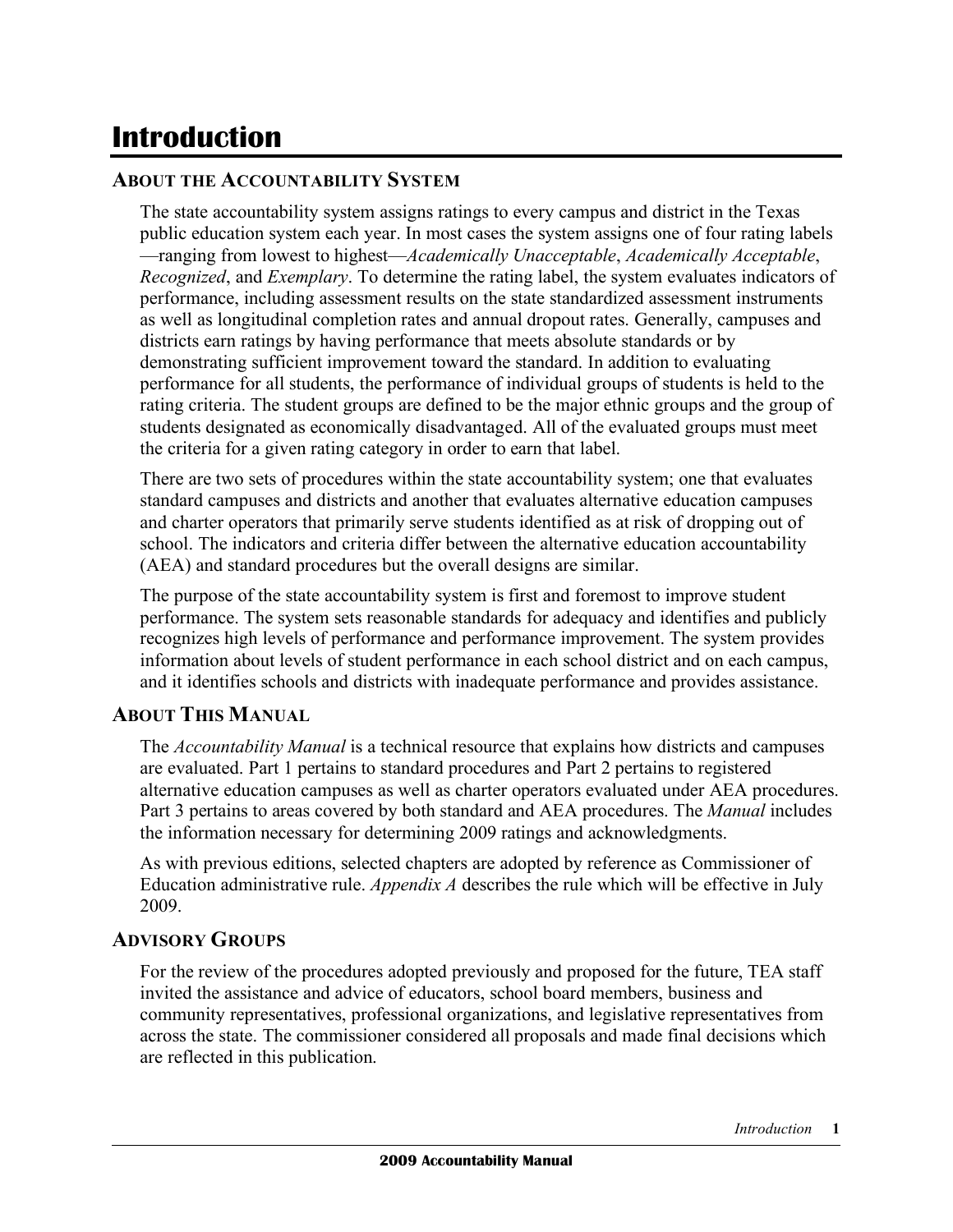The annual use of these advisory bodies will continue. With their assistance the system can be modified, indicators improved, standards reevaluated, and other adjustments made. In 2007, the 80<sup>th</sup> Legislature created the Select Committee on Public School Accountability to conduct a comprehensive review of the public school accountability system. As a result of this committee's work, statutory changes resulting from the 2009 legislative session will alter the future of accountability systems in Texas.

## **GUIDING PRINCIPLES**

 Over the years TEA has worked closely with public school personnel and others to develop an integrated accountability system. The standard and AEA procedures of the 2009 system are based upon these guiding principles:

- The system is first and foremost designed to improve student performance; • STUDENT PERFORMANCE
- • RECOGNITION OF DIVERSITY The system is fair and recognizes diversity among campuses and students;
- The system is stable and provides a realistic, practical timeline for measurement, data collection, planning, staff development, and reporting; • SYSTEM STABILITY
- The system is designed to comply with statutory requirements; • STATUTORY COMPLIANCE
- The system sets reasonable standards for adequacy, identifies and publicly recognizes high levels of performance and performance improvement, and identifies campuses with • APPROPRIATE CONSEQUENCES inadequate performance and provides assistance;
- • LOCAL PROGRAM FLEXIBILITY The system allows for flexibility in the design of programs to meet the individual needs of students;
- The system relies on local school districts to develop and implement local accountability systems that complement the state system; and • LOCAL RESPONSIBILITY
- • PUBLIC'S RIGHT TO KNOW The system supports the public's right to know levels of student performance in each school district and on each campus.

### **REPORTS ASSOCIATED WITH THE ACCOUNTABILITY SYSTEM**

- *Accountability Data Tables.* Tables showing the performance used for determining accountability ratings are made public at the time of the ratings release, by August  $1<sup>st</sup>$  each year. These tables provide the data necessary to understand a campus or district rating. Samples of these tables are shown in *Chapter 4* (for standard procedures) and *Chapter 12*  (for AEA procedures).
- *Academic Excellence Indicator System (AEIS)*. The AEIS is a comprehensive reporting system defined in state statute. Since 1990-91, campus and district AEIS reports have been generated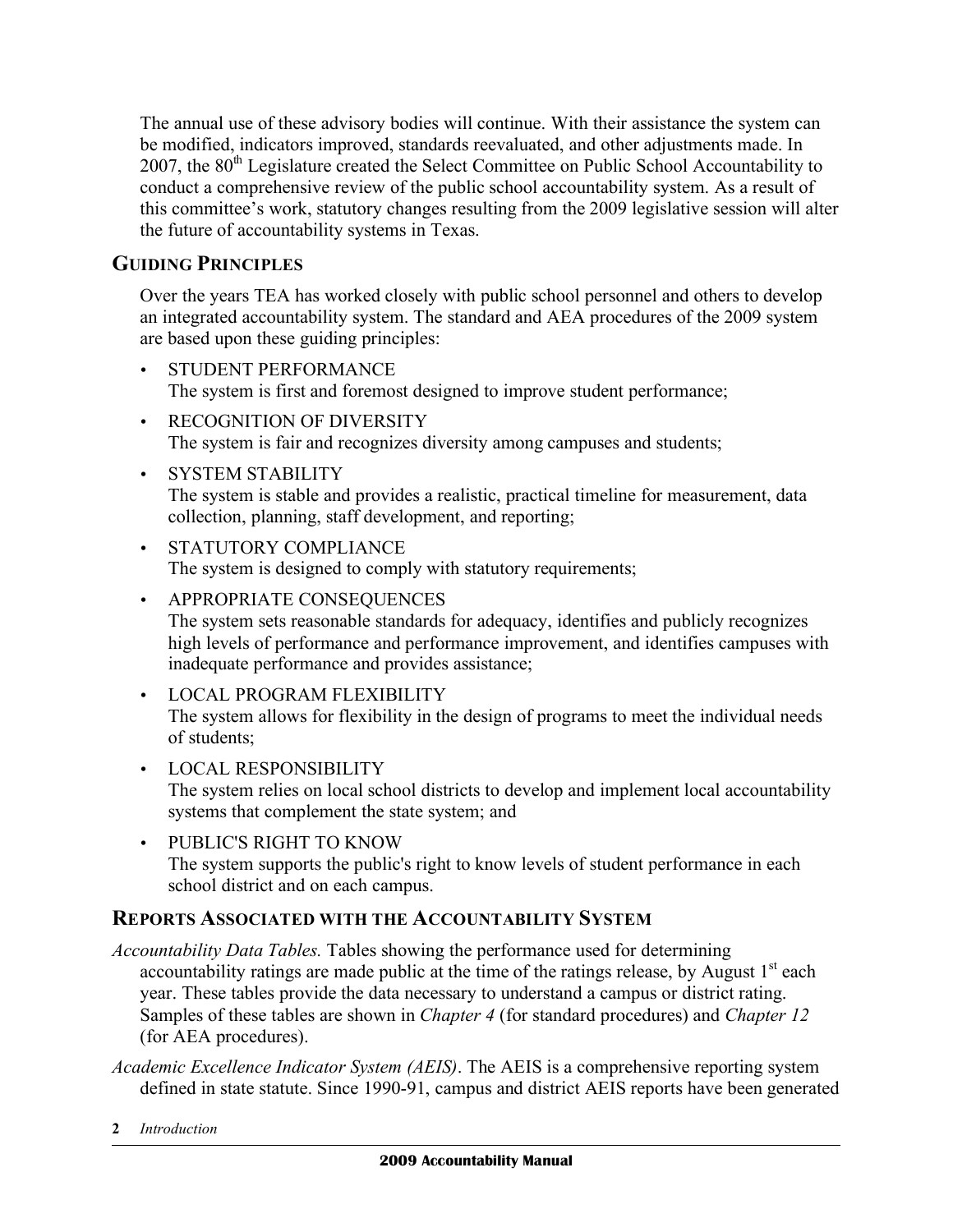and published annually for all campuses and districts in the state. Local districts share responsibility for disseminating the AEIS reports, including holding hearings for public discussion of the AEIS report content. All indicators used for accountability are reported in the AEIS, with additional disaggregations depicting how each grade level and different populations performed. Indicators that will potentially be used in future accountability ratings are also published in the AEIS when possible. The reports also show participation rates on the state-administered tests. Additionally, the AEIS shows demographic information about students and staff, program information, and financial information, all of which provide context for interpreting accountability results.

- *School Report Card (SRC).* Also required by state statute, this agency-generated report provides a subset of the information found on the AEIS report and is produced at the campus level only. Campuses must provide the SRC to each student's family.
- *Snapshot: School District Profiles.* This TEA publication provides a state and district-level overview of public education in Texas. Though no longer available as a printed publication, the most current *District Detail* section of *Snapshot—*up to 90 items of information for each public school district—is available on the agency website.
- *Pocket Edition.* This brochure provides a quick overview of state-level statistics on performance, demographics, campus and district ratings, personnel, and finances.
- *Adequate Yearly Progress (AYP).* AYP is a federal accountability program mandated under the No Child Left Behind (NCLB) Act. For information on similarities and differences between the federal and state accountability systems, see *Appendix C – Comparison of State and Federal Systems.*
- *Online Reports. All of the reports cited above are available on the agency website through the* Division of Performance Reporting homepage at ritter.tea.state.tx.us/perfreport/index.html.